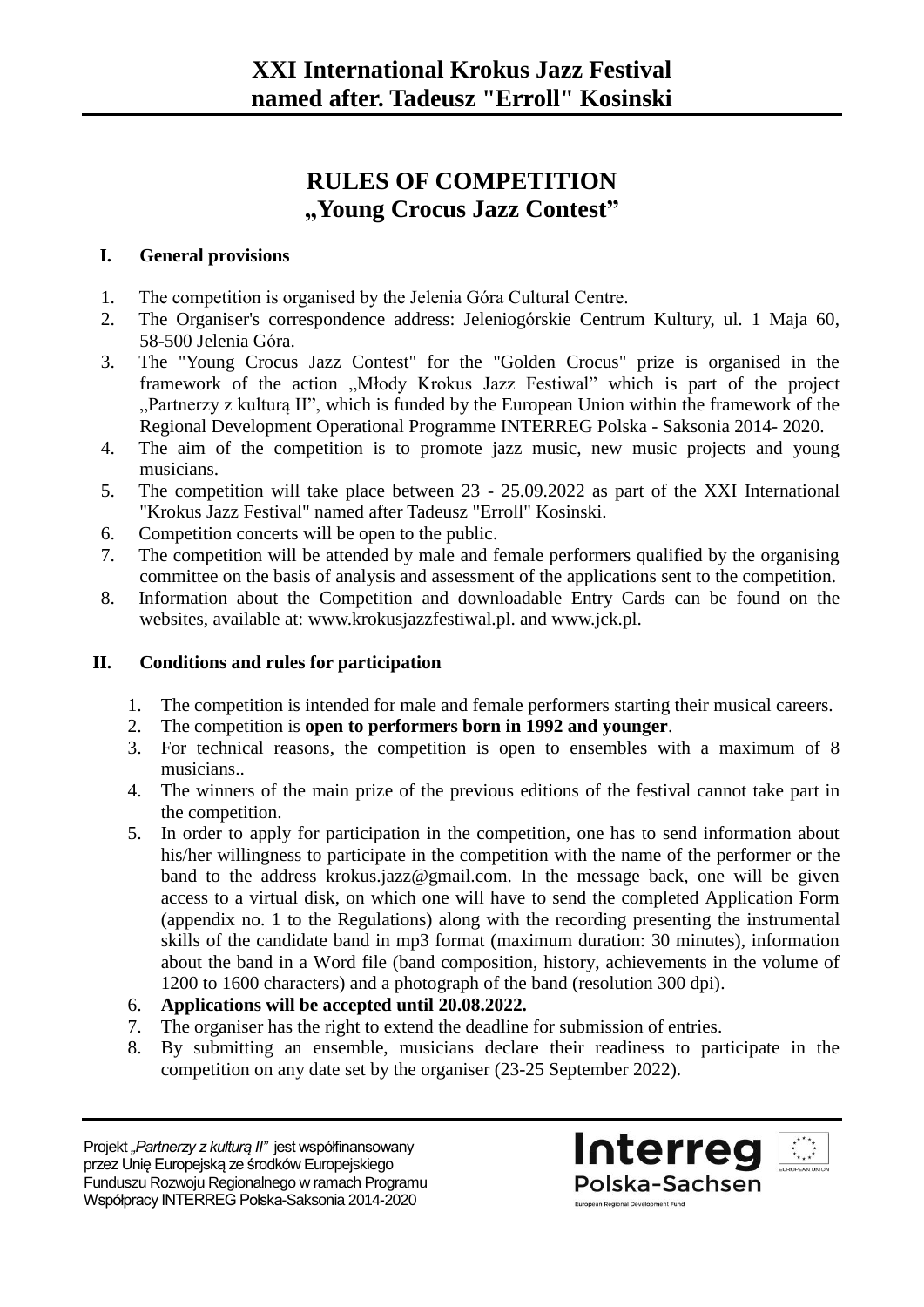- 9. The organisers will inform the participants about the qualification to the competition and the date of the performance by e-mail by **31 August2022**.
- 10. Applicants are obliged to confirm their acceptance of the invitation to the competition by sending the relevant information to the e-mail address indicated by the organiser by 2 September 2022.
- 11. W przypadku braku odpowiedzi lub odmowy uczestnictwa we wskazanym przez organizatora terminie, organizator będzie miał prawo do zastąpienia zakwalifikowanego zespołu innym wykonawcą z listy rezerwowej.
- 12. The bands that will qualify for the competition will be recommended to perform a live concert during Krokus Jazz Festival on 23-25 September 2022 (date and time to be determined by the organizer).
- 13. The recommended team will receive a flat-rate remuneration of the equivalent of  $\epsilon$  800 paid by bank transfer on the basis of a receipt for the work contract or on the basis of an invoice submitted by the team. The amount will constitute the remuneration for the costs incurred in connection with the preparation of the concerts, copyright and transport of the performers. Accommodation and meals during the stay Jelenia Góra for the performers of the concerts shall be provided by the organiser.
- 14. The bands are obliged to provide their own instruments, except for the piano, which will be provided by the organiser. with the exception of the piano, which will be provided by the organiser.
- 15. Participants of the competition undertake to actively participate in evening jam sessions in the hall of the "Kwadrat" club, 28/30 Bankowa Street, from 23 to 25 September 2022 (minimum one evening on the day of their competition performance).
- 16. The male and female winners undertake, in the event of receiving their prizes, to:
	- a. collect the awards in person with the full band on 25 September 2022 at approx. 20.00 during the Gala Concert.
	- b. to perform, free of charge, all or part (at the organisers' discretion) of their own competition programme during a concert in the 'Kwadrat' festival club on 25 September 2022 at approx. 10.30-24.00 pm
- 17. For more information, contact the festival office

Tel.0048 75 6423 880 lub 0048 75 6423 881 Fax; 0048 75 64 23 882 E-mail: krokus.jazz@gmail.com

## **III. Jury and awards**

- 1. On the basis of the applications submitted, a selection committee composed of:
	- a. Jacek Szreniawa
	- b. Jakub Olejnik
- 2. Competitors' presentations are judged by a professional Jury appointed by the organiser.
- 3. The jury is composed of representatives of international concert halls and festivals:
	- a. Bernard Maseli

Projekt "Partnerzy z kulturą II" jest współfinansowany przez Unię Europejską ze środków Europejskiego Funduszu Rozwoju Regionalnego w ramach Programu Współpracy INTERREG Polska-Saksonia 2014-2020

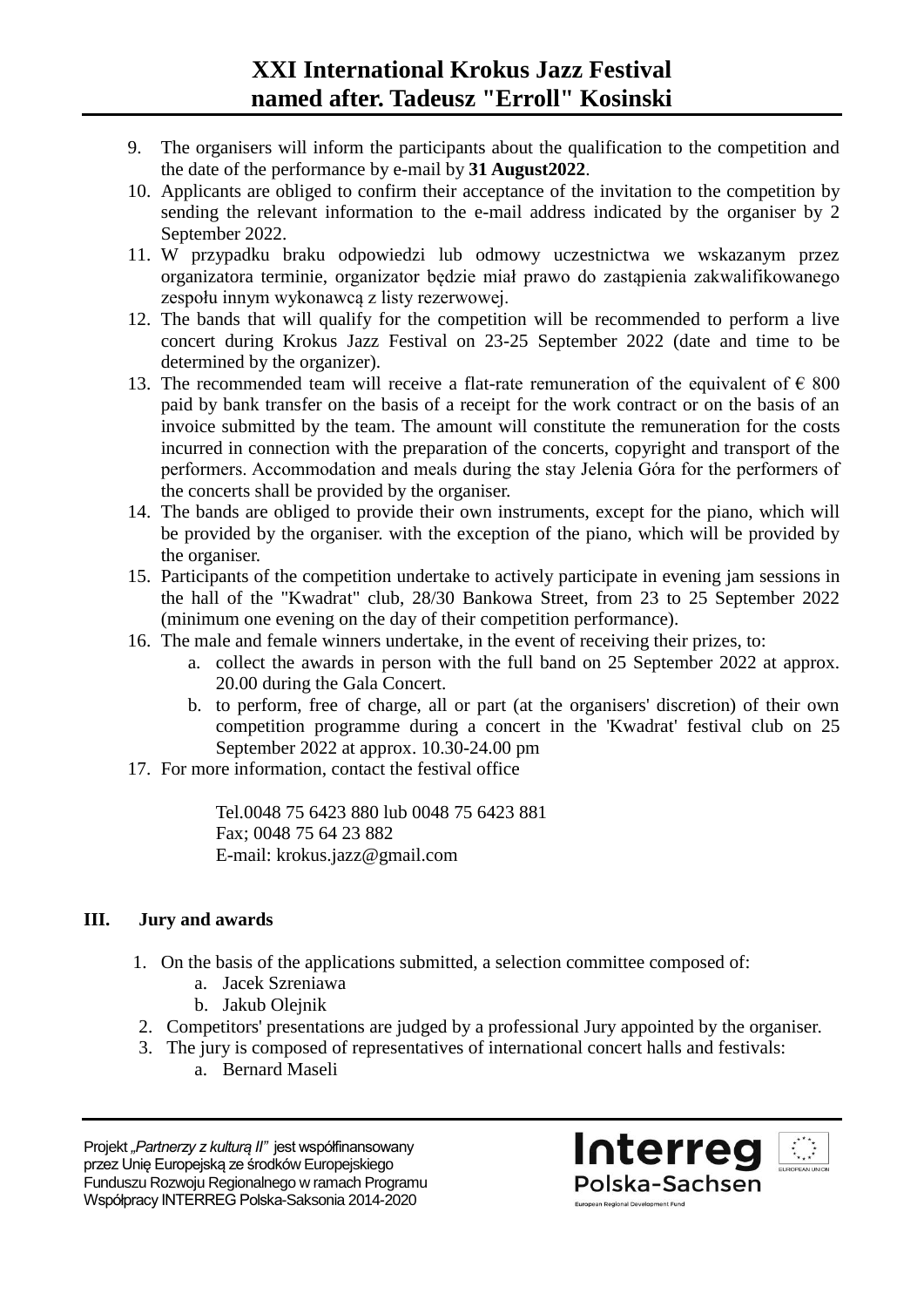- b. Jakub Olejnik
- c. Albrecht Ernst
- 4. The jury will be chaired by Jakub Olejnik.
- 5. The jury will work according to its own rules of procedure.
- 6. The decisions of the Jury are final and not subject to appeal..
- 7. The organiser envisages awarding prizes:
	- a. The main award the Grand Prix the "Golden Crocus" statuette and a cash prize of PLN 5,000.
	- b. Individual prizes of a total value of PLN 5,000, the distribution and amount of which will be decided by the jury.
- 8. The winner of the competition and the ensemble awarded by the Jury will be presented at concerts in Bautzen (Federal Republic of Germany). The date and venue of the concerts will be determined at a later date.
- 9. The Jury may decide on a different way of distributing the prizes, i.e. change their amount, resign from awarding part or all of the prizes.
- 10. The prize money will be paid by bank transfer to the accounts indicated by the winners (for participants from Poland in PLN, for participants from outside Poland in the currency of the team's country of origin). by 30 October 2022 at the latest.
- 11. The amount of the prizes is specified in gross amounts. The organizer will deduct from the prizes the taxes prescribed by Polish law (18% for participants from Poland and 20% for other participants).

## **IV. Final provisions**

- 1. The organiser reserves the right to make audio, photo and video recordings of the competition and to disseminate the recorded material at its own discretion. Competition participants will not make any claims against the organiser on this account.
- 2. Qualified performers will be required to review and accept the organiser's proposed presentation venue and update their accommodation / food requirements.
- 3. The organiser shall provide technical support for the concert in accordance with the requirements requested by the performers.
- 4. The organiser provides accommodation in mid-range hotels (single and double rooms) and board in the form of breakfast and dinner for the performers during the entire (documented by appropriate lists) period of their stay at the festival.
- 5. Fees for the use of copyrights for the presented music programmes shall be paid by the Performers. Performers declare that they have settled copyright issues with their home ZAiKS delegations and other organisations managing licence agreements and copyrights.
- 6. The formal and legal responsibility for the entry of a team and the resulting mutual obligations of the organiser and the participant is borne by the person indicated the person indicated and signed in the application form as the applicant.
- 7. Failure by participants to comply with the obligations contained in part II. "Conditions and Rules for Participation" gives the organiser the right to reject an entry to the competition.
- 8. In case of withdrawal from the competition, the applicant is obliged to inform the organiser